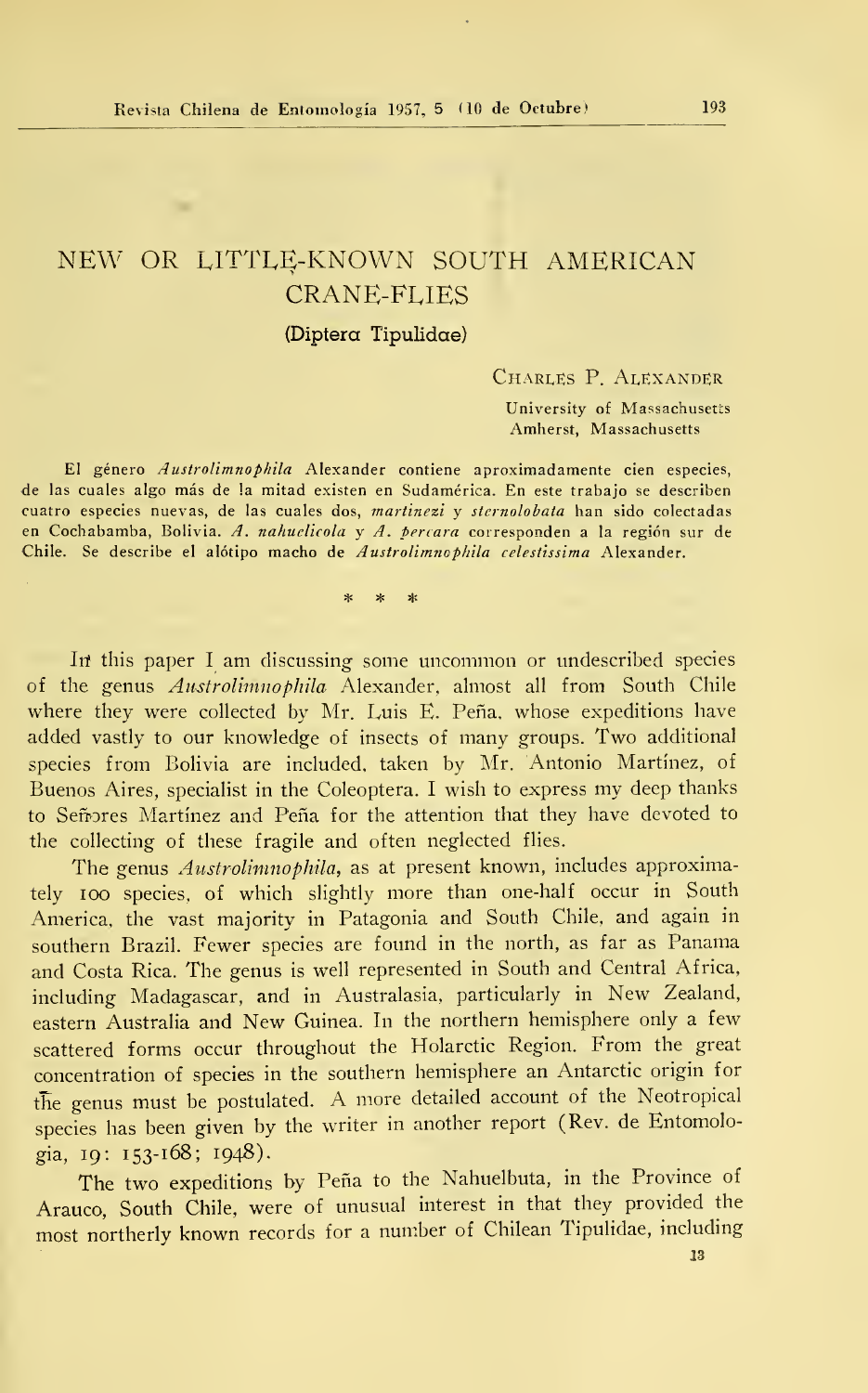in the genus Austrolimnophila, A. chiloeana, hazelae, infidelis, macropyga, microsticta and tergifera. Two further species, A. celestissima Alexander and  $A$ . *nahuelicola*, sp. n., are found only in the Nahuelbuta, as at present known. The itinerary of Peña's expeditions to Nahuelbuta is as follows: 1953- Contulmo (Palo Botado), 1.500 meters, February 1-3; Caramávida, 1.000 meters, February 5-10; Chacay, 1.500 meters, February 11-12; Pichinahuel (Alto de Nahuelbuta), February 12-20; Butamalal, 1. 400-1.600 meters, February 21-25. 1954 and late 1953- Pelluhue, 600 meters, December 2, 1953; Chovellen, December 5; Tregualemu, December 7; Caramávida, 1.000-1.300 meters, December 25, 1953 to January 6, 1954; Alto Caicupil, 1. 200-1.300 meters, January 7, 1954; Pillim Pilli, 600-800 meters, January 15-17; Pichinahuel, Butamalar, 1.100-1.400 meters, January 23-31, 1954-

In February and March 1955, Peña undertook still further trips to the provinces of South Chile, including the Nahuelbuta, the coast of Osorno at Pucatrihue, and the coast of Valdivia at Chaihuin. Working eastward toward the Andes from Osorno, he visited Lago Peyehue, Golgol, and Antillanca, the last close to the Patagonian border and not far distant from Correntoso and Lago Nahuel Huapi in Patagonia, where Edwards and Shannon had amassed great collections of Díptera in 1926. A further excursion to the east from Valdivia enabled him to collect at Lago Riñihue, Enco, Puerto Fui, Lago Neltume, and other interesting stations. Only a part of the crane-flies of this expedition have been studied to the present time. When all the materials have been examined it seems certain that still further important additions to the list will be made. <sup>I</sup> am very greatly indebted to Peña for this great series of Chilean Tipulidae.

# 1. Austrolimnophila (Limnophilella) patagónica (Alexander).

Limnophilella patagonica Alexander; Journ. N. Y. Ent. Soc., 36: 51-52; 1928. Austrolimnophila (Limnophilella) patagónica Alexander; Rev. de Entomología, 19: 159--160, fig. <sup>8</sup> ( \$ hypopygium) ; 1948.

The unique type was from Bariloche, Lago Nahuel Huapi, Patagonia, taken in April 1922 by A. Merkle.

South Chile: Antillanca, 400 meters, March 18, 1955; Chanchán, 120- 600 meters, March 2, 1955; Pucatrihue, 10-60 meters, March 12, 1955' Puerto Fui, 600-800 meters, March 4, 1955; Río Golgol, 300-400 meters, March 13-19, 1955 (Luis E. Peña).

The position of crossvein  $m$ -cu varies from being approximately at the fork of  $M$  to nearly its own length before this fork.  $1.3.7$ 

 $\tau_{\rm max}$ 

 $\mathcal{T}_{\text{max}} = \left[ \begin{array}{cc} 0 & \sqrt{2} & \sqrt{2} & \sqrt{2} & \sqrt{2} \\ \sqrt{2} & \sqrt{2} & \sqrt{2} & \sqrt{2} & \sqrt{2} \\ \sqrt{2} & \sqrt{2} & \sqrt{2} & \sqrt{2} & \sqrt{2} \end{array} \right]$ 

81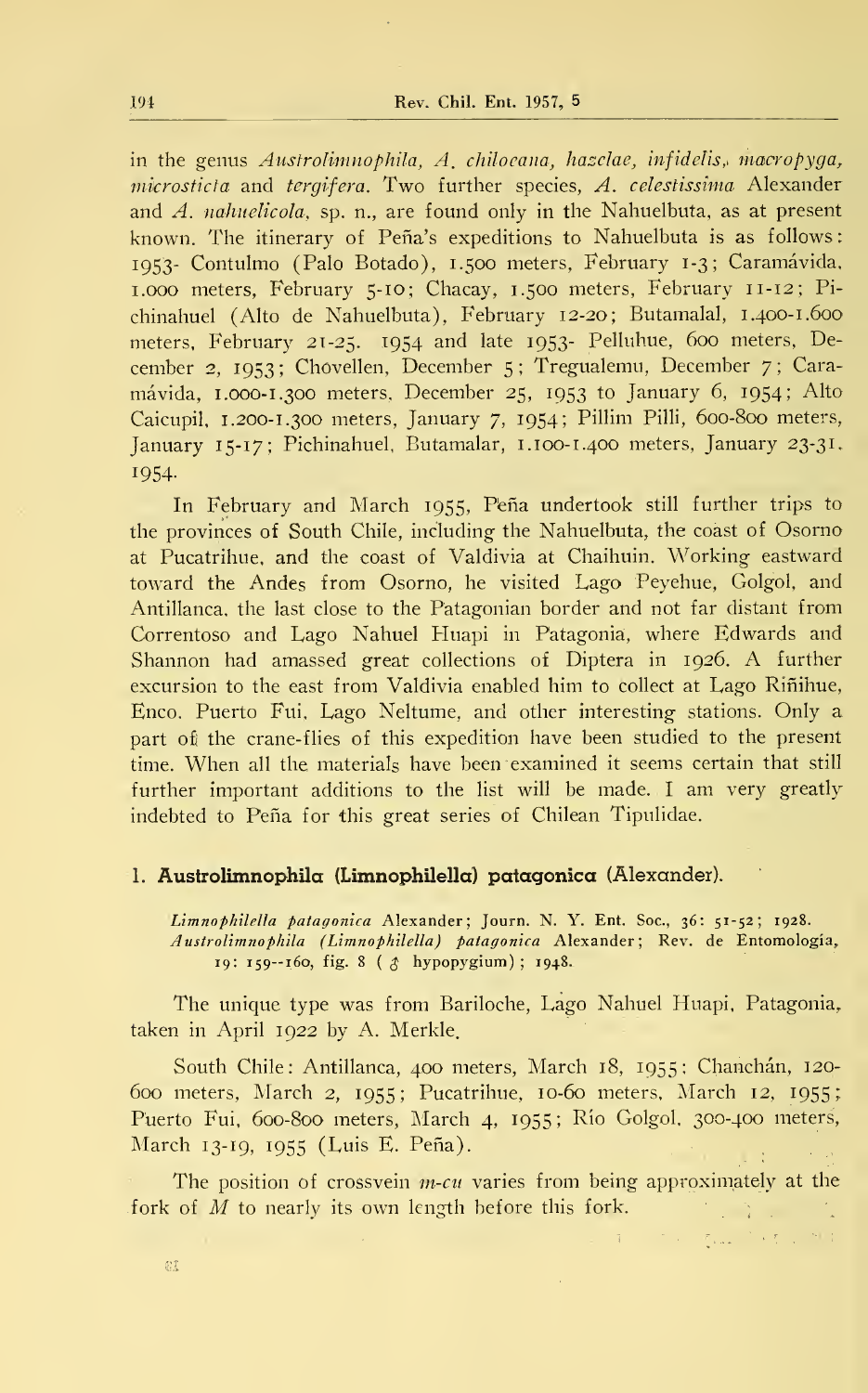## 2. Austrolimnophüa (Austrolimnophila) celestissima Alexander.

Austrolimnophila (Austrolimnophila) celestissima Alexander; Agr. Técnica, Chile, 5: 17-19, fig. <sup>9</sup> (wing) ; 1945.

The unique type, a female, was taken on Nahuelbuta, in the Araucarian forests, altitude 600 meters, December 8, 1943, by Bullock.

South Chile: Contulmo, Palo Botado, Nahuelbuta, February 1, 1953; Caramávida, Nahuelbuta, 1.000 meters, February 5-10, 1953 (Luis E. Peña).

Allotype, male, Caramávida, as above.

Male. — Length about 5.5 mm.; wing-6 mm.; antenna about 1.4 mm.

Characters much as in the female. Male hypopygium (fig. 5) with the posterior border of the tergite subtruncate to vaguely emarginate at the midline. Basistyle simple. Outer dististyle,  $d$ , blackened, entirely glabrous, bidentate at tip, the outer spine a little smaller ; inner dististyle subequal in length, palé, narrowed to the obtuse tip, the surface with microscopic setae and setulae. Phallosome including a central píate ; aedeagus slender, subtended by strong curved black hooks that are interpreted as being gonapophyses.

The discovery of the male sex of this attractive fly brings into question the strict generic position. The entirely glabrous outer dististyle of the male hypopygium, in conjunction with the very simple structure of the latter, are characters not possessed by other members of the genus. However, the broken arculus indicates' that it is correctly placed in the close vicinity of Austrolimnophila and until more evidence becomes available <sup>I</sup> am continuing it to the present genus.

# 3. Austrolimnophila (Austrolimnophila) chiloeana Alexander.

Austrolimnophila (Austrolimnophila) chiloeana Alexander; Agr. Técnica, Chile, 13: 15-16, fig. <sup>9</sup> (wing), fig. <sup>13</sup> ( \$ hypopygium); 1953.

The types were from Aucar, Chiloé Island, taken in January 1952 by Peña.

South Chile: Butamalal, Nahuelbuta, 1.400- 1.600 meters, February 21, IQ53 ; Pichinahuel, 1.400- 1.600 meters, February 12-20, 1953 (Luis E. Peña). Chaihuin, 810 meters, March 20, 1955 (Luis E. Peña).

#### 4. Austrolimnophila (Austrolimnophila) eutaeniata (Bigot).

Limnophila eutaeniata Bigot; Miss. Sci. Cape Horn, 6, Zool. part 2: 9-10, pl. 2, fig. <sup>3</sup> (wing) ; (1888) 1891.

Austrolimnophila eutaeniata Alexander; Arkiv fór Zoologi, 13, no. 6: 5; 1920. Austrolimnophila eutaeniata Alexander; Díptera Patagonia and South Chile, 1: 115; 1929.

Austrolimnophila (Austrolimnophila) eutaeniata Alexander; Rev. de Entomología 19: 163, fig. <sup>11</sup> (\$ hypopygium); 1948.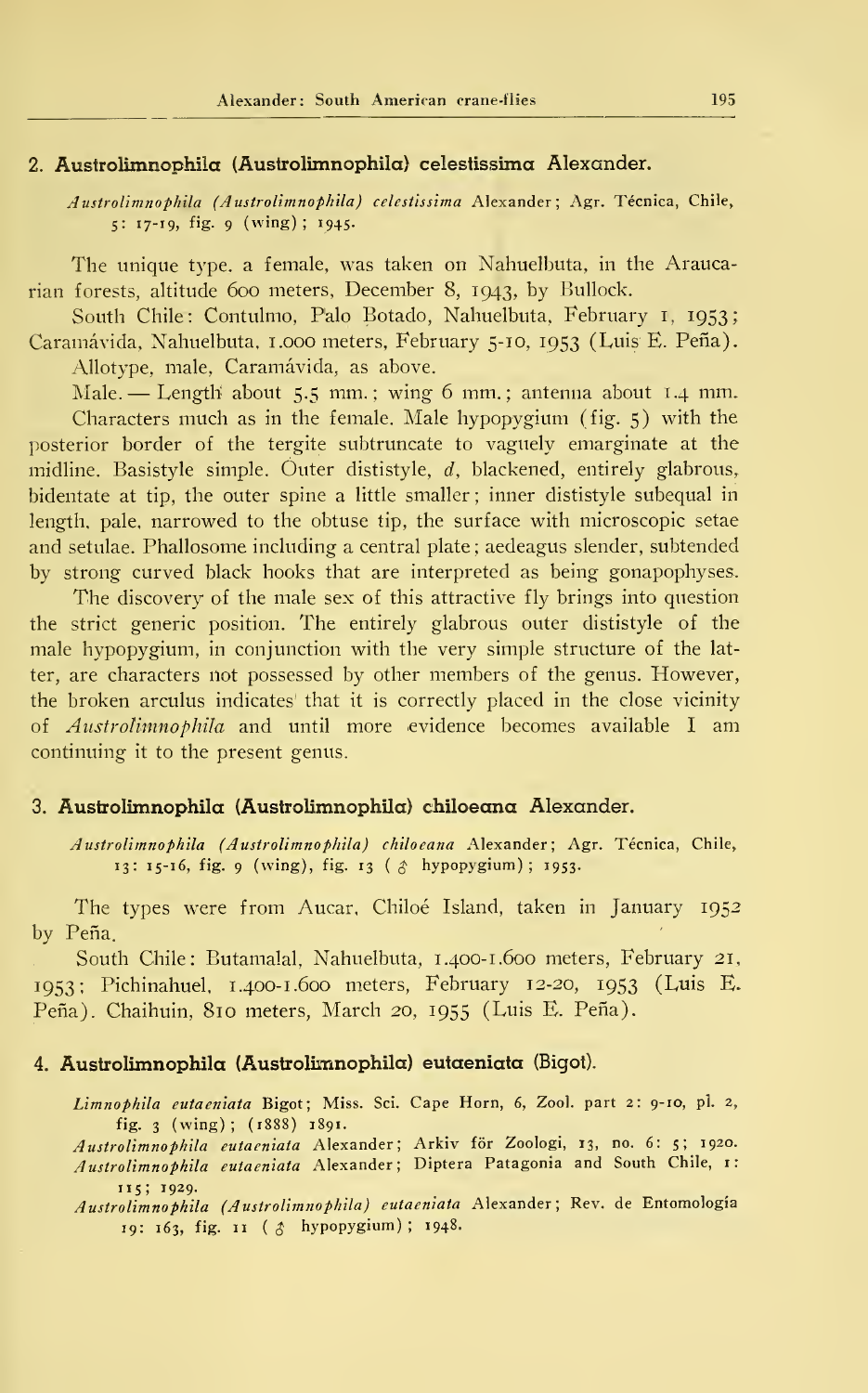Bigot's type was from Tierra del Fuego.

Additional records : Río Azopardo near Admiralty Sound, Tierra del Fuego, March 1896 (Ohlin). Falkland Islands, East Falkland (Skottsberg), in Vienna Museum. Cayutúe, Llanquihue, South Chile, May 18, <sup>1939</sup> (K, Wolffhügel).

## 5. Austrolimnophila (Austrolimnophila) hazelae Alexander.

Austrolimnophila hazelae Alexander; Díptera Patagonia and South Chile, 1: 125- 126, pl. 3, fig. 51 (wing) ; 1929.

Austrolimnophila (Austrolimnophila) hazelae Alexander; Rev. de Entomología, 19;  $163 - 164$ , fig. 12 (  $\upbeta$  hypopygium); 1948.

The types were from various stations in South Patagonia and South Chile, including Chiloé Island, taken in late 1926 by Edwards and Shannon.

South Chile: Caramávida, Nahuelbuta, 1.000 meters, February 5-10, 1955. Neltume, 480 meters, March 3, 1955; Enco, 1.400-1.600 meters, March 6, 1955; Pucatrihue, 10-60 meters, March 12, 1955 (Luis E. Peña).

#### 6. Austrolimnophila (Austrolimnophila) inñdelis Alexander.

Austrolimnophila infidelis Alexander; Díptera Patagonia and South Chile, 1: 122-123, pl. 3, fig. 63 (wing), pl. 10, fig. 200 ( $\beta$  hypopygium); 1929.

The types were from various stations in South Chile, including Chiloé Island.

South Chile: Caramávida, Nahuelbuta. 1.000 meters, February 5-10, 1953 (Luis E. Peña)."

# 7. Austrolimnophila (Austrolimnophila) joana Alexander.

Austrolimnophila joana Alexander; Díptera Patagonia and South Chile, 1: 126- 127, pl. 3, fig. 66 (wing), pl. 10, fig. 201 (  $\delta$  hypopygium); 1929.

The type was from Casa Pangue, Llanquihue, taken in December 1926 by Edwards' and Shannon.

South Chile: Chaihuín, 810 meters, March 19, 1955; Pucatrihue, 10- 60 meters, March 12, 1955 (Luis E. Peña).

#### 8. Austrolimnophila (Austrolimnophila) macropyga Alexander.

Austrolimnophila (Austrolimnophila) macropyga Alexander; Agr. Técnica, Chile, 13: 12-14, fig. 7 (wing), fig. 11 (  $\circ$  hypopygium); 1953.

The types and previously known specimens were from Chepu, Chiloé Island, taken in February 1952 by Peña.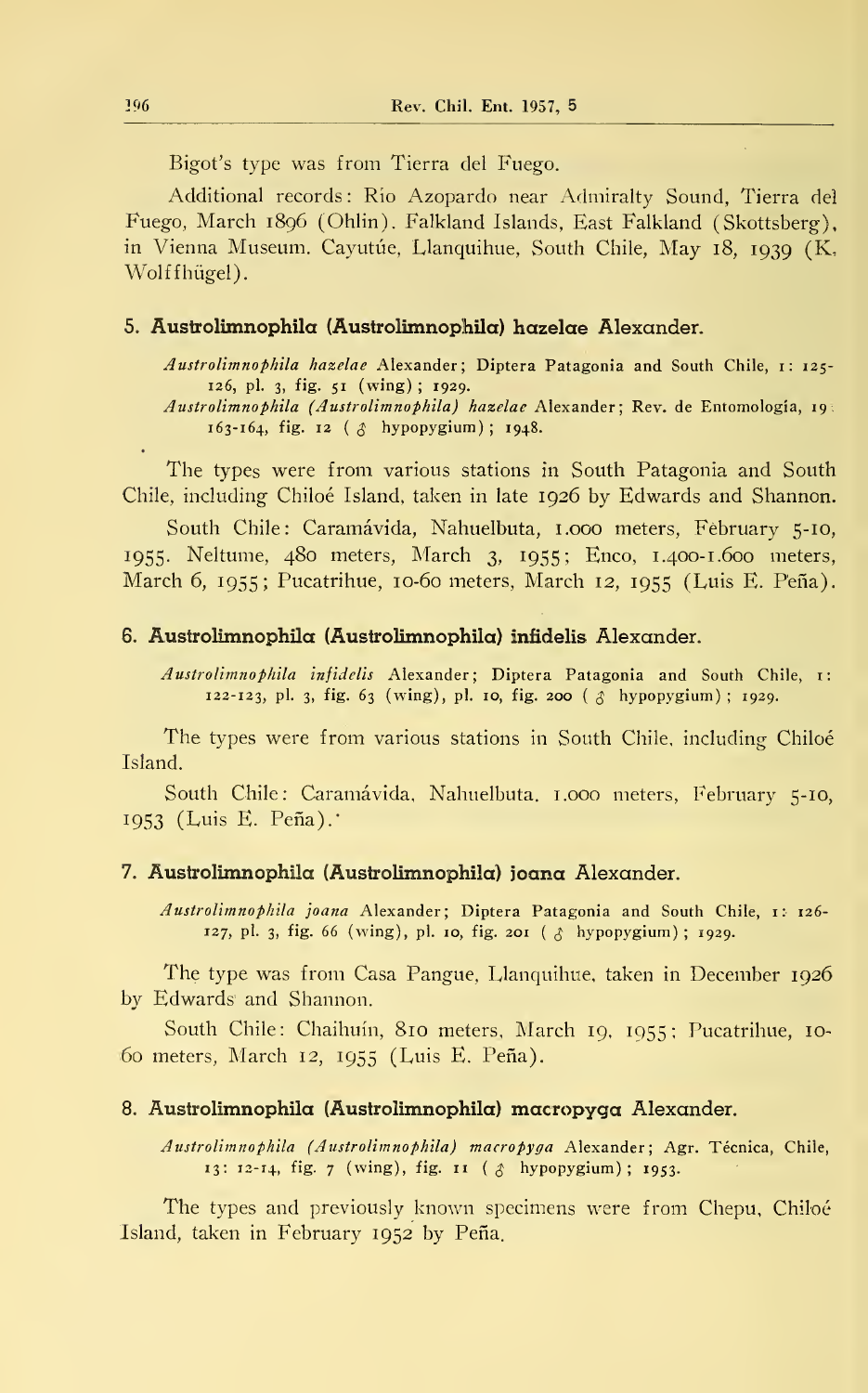South Chile: Pichinahuel, Nahuelbuta, 1.400-1.600 meters, February 12-20, 1953. Chanchán, 120-600 meters, March 2, 1955 ; Pucatrihue, 60 meters, March 1-13, 1955 (Luis E. Peña).

# 9. Ausirolimnohpila (Austrolimnophila) martinezi, sp. n.

Size relatively large (wing, male, 12 mm.) ; mesonotal praescutum with three discal stripes and the lateral borders brown, the narrow interspaces brownish yellow; pleura buffy yellow with a brown dorsal stripe; legs brown ; wings brownish yellow, with a restricted brown spotted and dotted pattern; cell  $M_t$  deep, its petiole subequal to  $m$ ; abdomen dark brown , the basal sternites patterned with yellow ; male hypopygium with the posterior border of the tergite truncate; interbasal lobe large, obtuse at tip ; outer dististyle terminating in a long acute spine ; inner dististyle dilated at apex into a blade ; gonapophysis terminating in a long recurved spine.

Male. — Length about <sup>11</sup> mm. ; wing <sup>12</sup> mm. ; antenna about 2.3 mm.

Rostrum above buffy yellow, the sides darker; palpi black. Antennae with basal segments dark brown, the flagellum a little paler, the organ of moderate length, as shown by the measurements; flagellar segments longoval, with verticils that slightly exceed the segments. Head brownish gray.

Pronotum obscure buffy, darker medially above. Mesonotal praescutum with the restricted ground brownish yellow, the disk with three broad brown stripes, the lateral and humeral regions even more darkened ; scutal lobes buffy brown; scutellum testaceous, postnotum slightly darker. Pleura buffy yellow, with a conspicuous brown dorsal stripe extending from the cervical región to beneath the wing root. Halteres relatively long, palé brown, the base of the stem more yellowed, knob dark brown. Legs with the coxae and trochanters yellow, the latter more darkened on inner faces remainder of legs dark brown. Wings (fig. 1) with the ground brownish yellow, with a restricted brown spotted and dotted pattern, the larger and darker spots at fork of Sc. R<sub>2</sub>, tip of R<sub>1+2</sub> and tip of vein R<sub>3</sub>; the paler brown dots more abundant in outer medial, cubital and anal fields, fewer and more scattered on the disk; veins brown. Venation:  $R_{1+\epsilon}$  about twice  $R_s$ ; cell  $M_t$  deep, its petiole subequal to  $m$ ;  $m$ -cu at near midlength of cell 1st  $M_2$ .

Abdominal tergites dark brown, basal sternites yellow, ringed basally with somewhat paler brown; outer segments more uniformly darkened; hypopygium and eighth segment still darker brown. Male hypopygium (fig.  $6$ ) with the posterior border of the tergite, t, truncate or virtually so. Basistyle, b, with the interbasal lobe large, obtuse at tip, shaped about as illustrated. Outer dististyle,  $d$ , gradually widened about to three-fourths the length, thence suddenly narrowed into an acute spine ; setae long and conspicuous ; inner dististyle approximately as long, the stem slender, the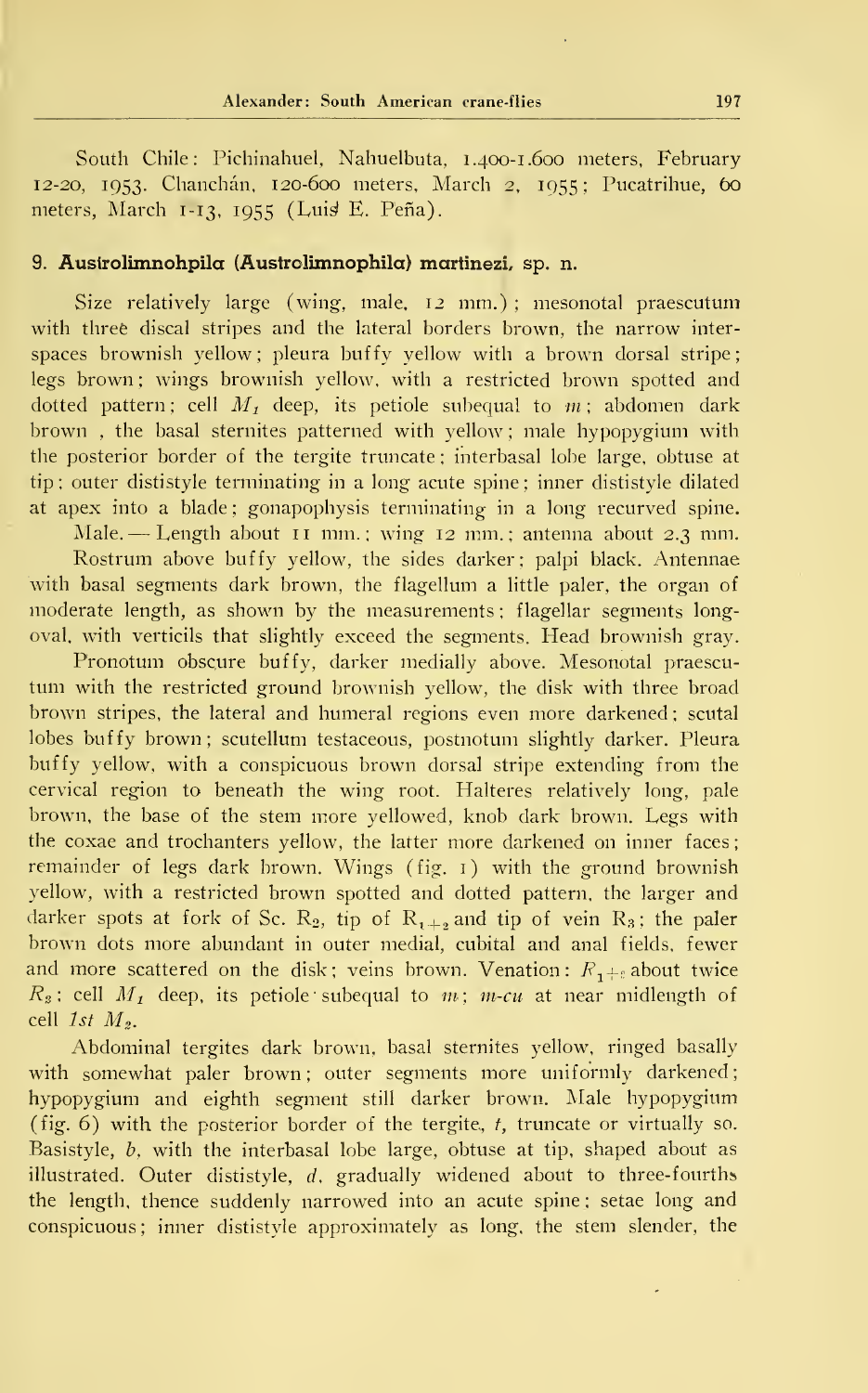outer half dilated into a blade. Gonapophysis appearing as a broad píate, at apex produced into a long recurved spine. Aedeagus short and stout.

Holotype, \$ , El Limbo, Chapare, Cochabamba, Bolivia, altitude 2.000 meters, November 5, 1953 (A. Martínez).

I am very pleased to name this distinct fly for the collector, Señor Antonio Martinez, of Buenos Aires. The species is most similar to Austrolimnophila (Austrolimnophila) bradleyi Alexander,  $A. (A.)$  merklei Alexander, and  $A. (A)$  nahuelicola, sp. n., in the general appearance and spotted wings, differing from all in the structure of the male hypopygium. In the unusually short petiole of cell  $M_t$ , it is most like *bradleyi* of Argentina but the relationship is not close.

#### 10. Austrolimnophila (Austrolimnophila) merklei Alexander.

Austrolimnophila merklei Alexander; Journ. N. Y. Ent. Soc, 36: 50-51;; 1928. Austrolimnophila merklei Alexander; Díptera Patagonia and South Chile, 1: 116; 1929.

Austrolimnophila (Austrolimnophila) merklei Alexander; Rev. de Entomología, 19: 164, fig. 13 (  $\delta$  hypopygium); 1948.

The type was from Bariloche, Lago Nahuel Huapi, Patagonia, taken in April 1922 by A. Merkle.

South Chile: Termas Río Blanco, Curacautín. 1.050 meters, March 30. 1938 (D. S. Bullock).

## 11. Austrolimnophila (Austrolimnophila) microsticta Alexander.

Austrolimnophila microsticta Alexander; Diptera Patagonia and South Chile, 1: 119-121, pl. 3, fig. 49 (wing) ; 1929. Austrolimnophila (Austrolimnophila) microsticta Alexander; Rev. de Entomología,

19: 164, fig. 14 (  $\uparrow$  hypopygium); 1948.

The types were from various stations in South Patagonia and South Chile, including Chiloé Island, collected in late 1926 by Edwards and Shannon.

South Chile: Caramávida, Nahuelbuta, 1.000 meters, February 5-10, 1953; Butamalal, Nahuelbuta, 1.600 meters, February 21-23, 1953; Pucatrihue, 10-60 meters, March 12, 1955; Toi-Goi, Chiloé, February 1-3, 1952 (Luis E. Peña).

## 12. Austrolimnophila (Austrolimnophila) nahuelicola, sp. n.

Size medium (wing over 10 mm.); mesonotal praescutum buffy brown, with two submedian brown stripes ; pleura buffy brown, striped longitudinally with darker brown; legs pale brown; wings pale yellow, with an abundant spotted and dotted pale brown pattern;  $Sc<sub>2</sub>$  longer than  $Sc<sub>1</sub>$ ;  $m$ -cu beyond midlength of cell 1st  $M_2$ ; male hypopygium with the outer lateral angles of the tergite produced caudad into stout glabrous lobes with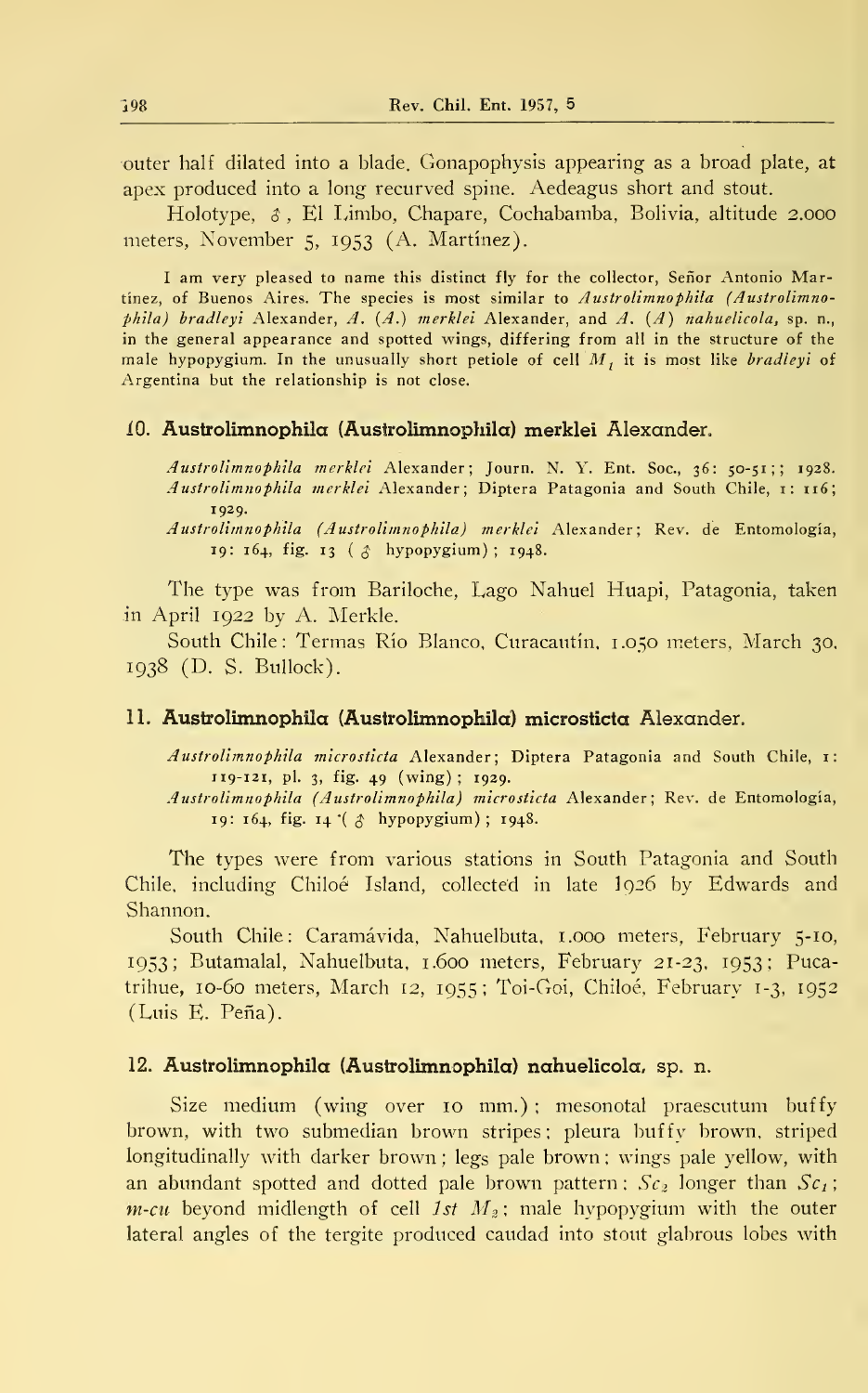obtuse tips; outer dististyle terminating in a slightly curved black spine; gonapophysis appearing as a strong slightly curved horn.

Male. — Length about 11-12 mm. ; wing 10. 5-1 1.5 mm. ; antenna about  $2.6 - 2.7$  mm.

Rostrum brownish gray; palpi brown. Antennae with the scape testa ceous, its tip brown; pedicel and flagellum brown; flagellar segments elongate, the verticils conspicuous. Head dark gray.

Pronotum buffy. Mesonotal praescutum buffy brown, with two sub median brown stripes, separated by a capillary ground line, the stripes very narrow at their anterior ends, widened to the suture; lateral praescutal borders narrowly darkened ; scutal lobes dark brown, median región and the scutellum more testaceous ; mediotergite dark brown, paler on sides ; pleurotergite with posterior part testaceous, the anterior half included in the brown pleural stripe described below. Pleura buffy brown, with a dorsal brown stripe beginning on the propleura, widened behind ; ventral sterno pleurite and meron less distinctly infuscated. Halteres wiht stem brown, very restrictedly brightened at base, knob darker brown. Legs with the coxae tes taceous, the bases of the fore and middle pairs a little darkened ; trochanters obscure yellow ; remainder of legs yellowish brown to palé brown, the outer tarsal segments a little darker. Wings (fig. 3) palé yellow, with an abundant spotted and dotted pale brown patern; the larges areas at arculus, origin of Rs, stigma and anterior cord ; remaining dots circular, almost evenly distributed over the surface; veins dark brown. Venation:  $Sc<sub>3</sub>$  longer than  $Sc<sub>1</sub>$ , in cases much longer;  $R_{1+\frac{1}{2}}$  variable in length, in cases longer than  $R_{2}$ (including the holotype), in others shorter than  $R_2$ ; petiole of cell  $M_1$  long, from about one-half to nearly equal in length to the cell;  $m$ -cu beyond midlength of cell  $1st$   $M<sub>3</sub>$ .

Abdominal tergites dark brown, the extreme tips of the more proximal segments paler; basal sternites yellow, their bases weakly darkened; outer segments, including the hypopygium, darker brown; tips of tergal lobes paler. Male hypopygium (fig.  $7$ ) with the tergite, t, large, the outer lateral angles produced caudad and slightly inward as stout lobes, separated by a transverse emargination; lobes glabrous, the tips obtuse. Basistyle,  $\overline{b}$ , relatively long; interbasal lobes small and ill-defined. Outer dististyle, d, a simple slender rod that narrows gradually to a slightly curved black spine; surface of style with a very short dense pubescence and fewer setae; inner dististyle nearly as long, the proximal half widened, with a conspi cuous basal flange, the tip narrowly obtuse. Gonapophysis, g, appearin as a strong slightly curved horn, the two narrowly interconnected across the midline. Aedeagus relatively stout, with a linear lacuna behind.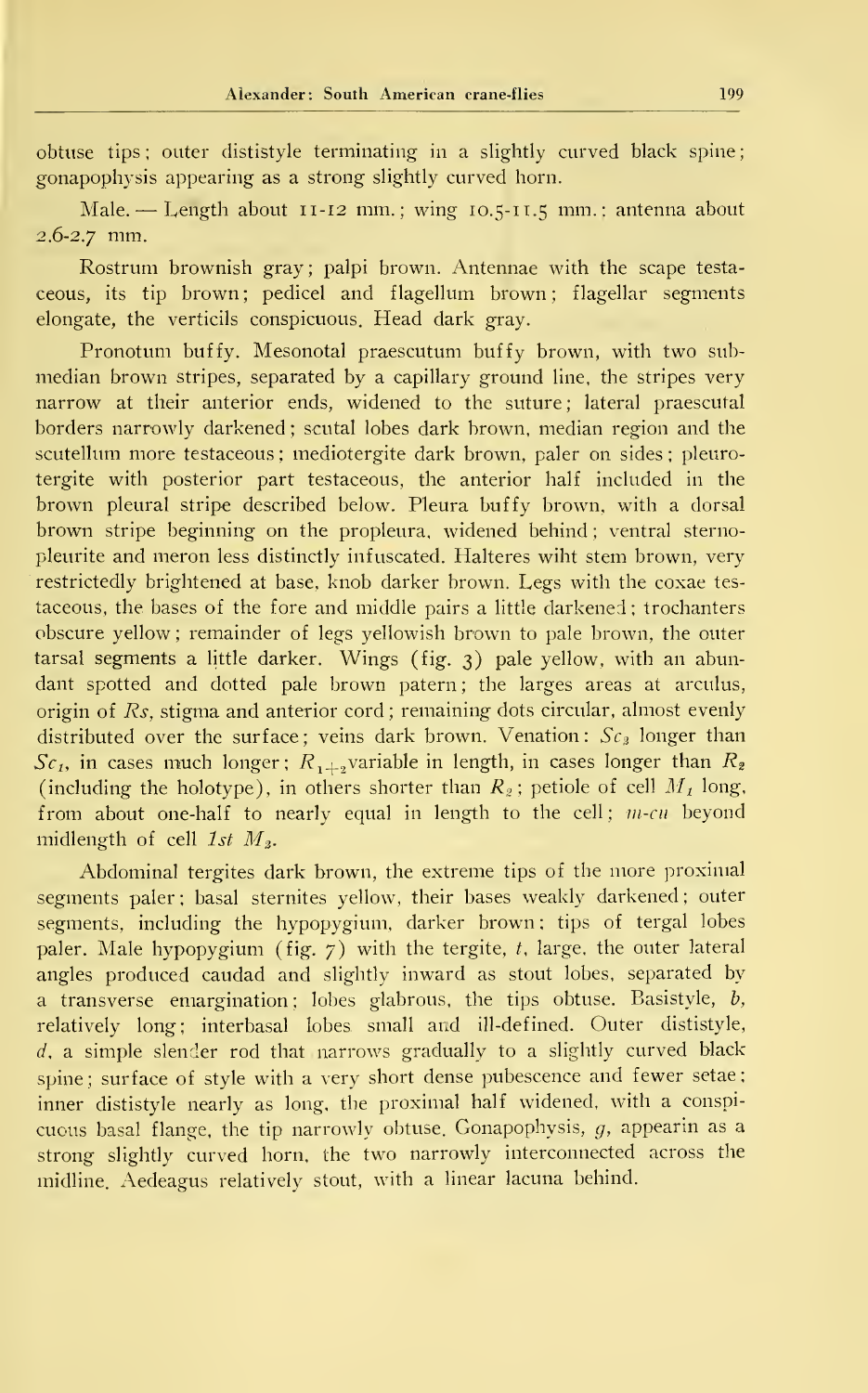Holotype,  $\delta$ , Pichinahuel, Nahuelbuta, Arauco, Chile, 1.400-1.600 meters, February 12-20, 1953 (Luis E. Peña). Paratopotypes, 2  $\delta \delta$ .

The most similar species include Austrolimnophila (Austrolimnophila) bradleyi Alexander, A.  $(A)$  merklei Alexander, and A.  $(A)$  martinezi, sp. n., all differing among themselves in details of coloration and, especially, in the very distinct male hypopygia.

## 13. Austrolimnophila (Austrolimnophila) neuquenensis Alexander.

Austrolimnophila (Austrolimnophila) neuquenensis Alexander; Acta Zoológica Lilloana, 10: 90-91, fig. 5 (wing), fig. 7 ( $\beta$  hypopygium); 1952.

The type and only previously known specimen was from San Martin de los Andes, Neuquén, Patagonia, taken January 22, 1950, by S. Schachovskoy.

South Chile: Chaihuín, 810 meters, March 19-20, 1955 (Luis E. Peña).

# 14. Austrolimnophila (Austrolimnophila) percara, sp. n.

Size medium (wing, male, 8.5 mm.); mesonotal praescutum and scutum dark brown, the posterior sclerites of the notum testaceous yellow, the mediotergite with a darkened lateral spot; dorsal pleurites darkened, the ventral parts extensively whitened ; legs dark brown, tarsi black ; wings yellow, with a conspicuous brown pattern; male hypopygium with the posterior border of tergite produced into two slender fingerlike lobes; outer dististyle terminating in a slender black spine; inner dististyle a simple straight yellow rod.

Male. — Length about 9 mm.; wing 8.5 mm.; antenna about 1.8 mm.

Rostrum light yellow, labella darker; palpi black. Antennae (male) moderately long scape brown, pedicel and flagellum black; flagellar segments long-oval to elongate, with conspieuous verticils. Head with front, anterior vertex, orbits and lower surface yellowish white, the posterior vertex solidly darkened.

Pronotum above dark brown, paler laterally, the scutellum and pretergites more testaceous. Mesonotal praescutum chiefly dark brown, vaguely more yellowed on sides before the suture; scutum chiefly dark brown; scutellum and postnotum testaceous yellow, the mediotergite with a darkened spot on either side. Pleura brown dorsally, including the still darker dorsopleural membrane, the central pleurites and meron extensively whitened; ventral sternopleurite weakly darkened. Halteres with stem yellow, knob weakly infuscated. Legs with all coxae yellowish white; trochanters slightly darker ; remainder of legs dark brown, the tarsi passing into black. Wings (fig. 4) with the ground color yellow, with <sup>a</sup> conspieuous brown pattern, arranged as follows: Near arculus; origin of  $Rs$ ; cord and fork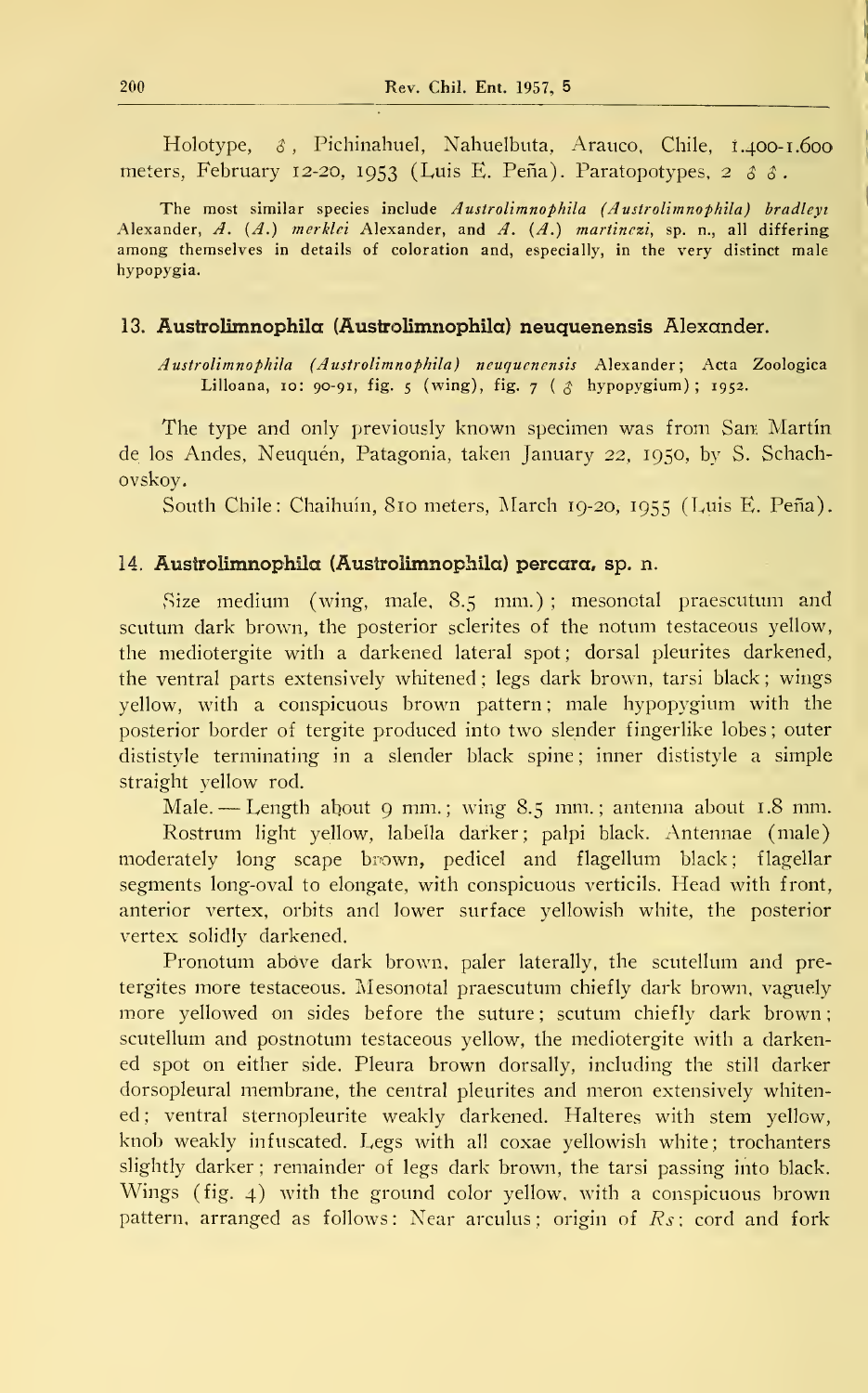of  $R_{1+2+1}$ , for of  $R_{1+2}$  and  $R_2$ , the two latter areas virtually confluent but enclosing a ground area in cell  $R_3$ ; outer end of cell 1st  $M_3$  and tip of vein  $R_3$ ; no darkenings at ends of Anal veins; veins dark brown. Venation: Se long, both  $Sc<sub>L</sub>$  and  $Sc<sub>2</sub>$  lying beyond the fork of  $R_{2+s+1}$  the latter approximately twice as long as the basal section of  $R<sub>5</sub>$ ;  $R<sub>5</sub>$  square and short-spurred at origin; cell  $M_t$  nearly twice its petiole; m-cu at or near midlength of cell 1st  $M_2$ .

Abdominal tergites brown, basal sternites light yellow, the posterior borders of the segments vaguely darkened ; hypopygium dark. Male hypopygium (fig. 9) with the posterior border of tergite produced into two slender fingerlike lobes, the median notch broadly U-shaped, Basistyle,  $b$ , stout, the interbasal lobe very weakly developed. Outer dististyle, d, seti ferous, narrowed outwardly, terminating in a slender black spine ; inner dististyle a little shorter, appearing as a simple straight yellow rod, its tip cbtusely rounded. Aedeagus small and simple.

Holotype. \$ , Antillanca, South Chile, altitude 400 meters, March 18, 1955 (Luis E. Peña).

Bv my key to the regional species of Austrolimnophila (Díptera Patagonia and South Chile, 1: 116: 1929), the present fly runs to Austrolimnophila (Austrolimnophila) cinara Alexander, which differs in the elongate antennae, pattern of the body, legs and wings, and especially in the structure of the male hypopygium.

# 15. Austrolimnophila (Austrolimnophila) sternolobata, sp. n.

General coloration of praescutum brownish yellow, the posterior scleri tes of the notum somewhat darker, pleura yellow; wings with a weak brownish tinge, restrictedly patterned with darker;  $R_{1+2}$  elongate, about one half longer than  $R_{s+s+t}$  male hypopygium with the tergite transverse, the posterior border with two slender lobes ; basistyle with <sup>a</sup> large lobe on lower surface: interbase short and compact, terminating in two longer curved spines and about six smaller straight ones.

Male. — Length about 12 mm.; wing 11,5 mm.; antenna about 2,1 mm. Rostrum dark brown; palpi black. Antennae of male moderately long,

as shown by the measurements; scape brown, pedicel obscure yellow, flagellum brown; segments cylindrical with very long verticils. Head buffy, the center of the posterior vertex more or less infuscated; anterior vertex narrow.

Pronotum in front brown above, paling to yellow on sides and behind. Mesonotal praescutum chiefly brownish yellow, representing the usual stripes, the interspaces very restricted ; scutum obscure yellow medially, the lobes weakly darkened ; scutcllum and postnotum obscure brownish yellow. Pleura yellow. Halteres elongate, stem medium brown, knob dark brown. Legs with the coxae and trochanters yellow; femora pale brown, the tips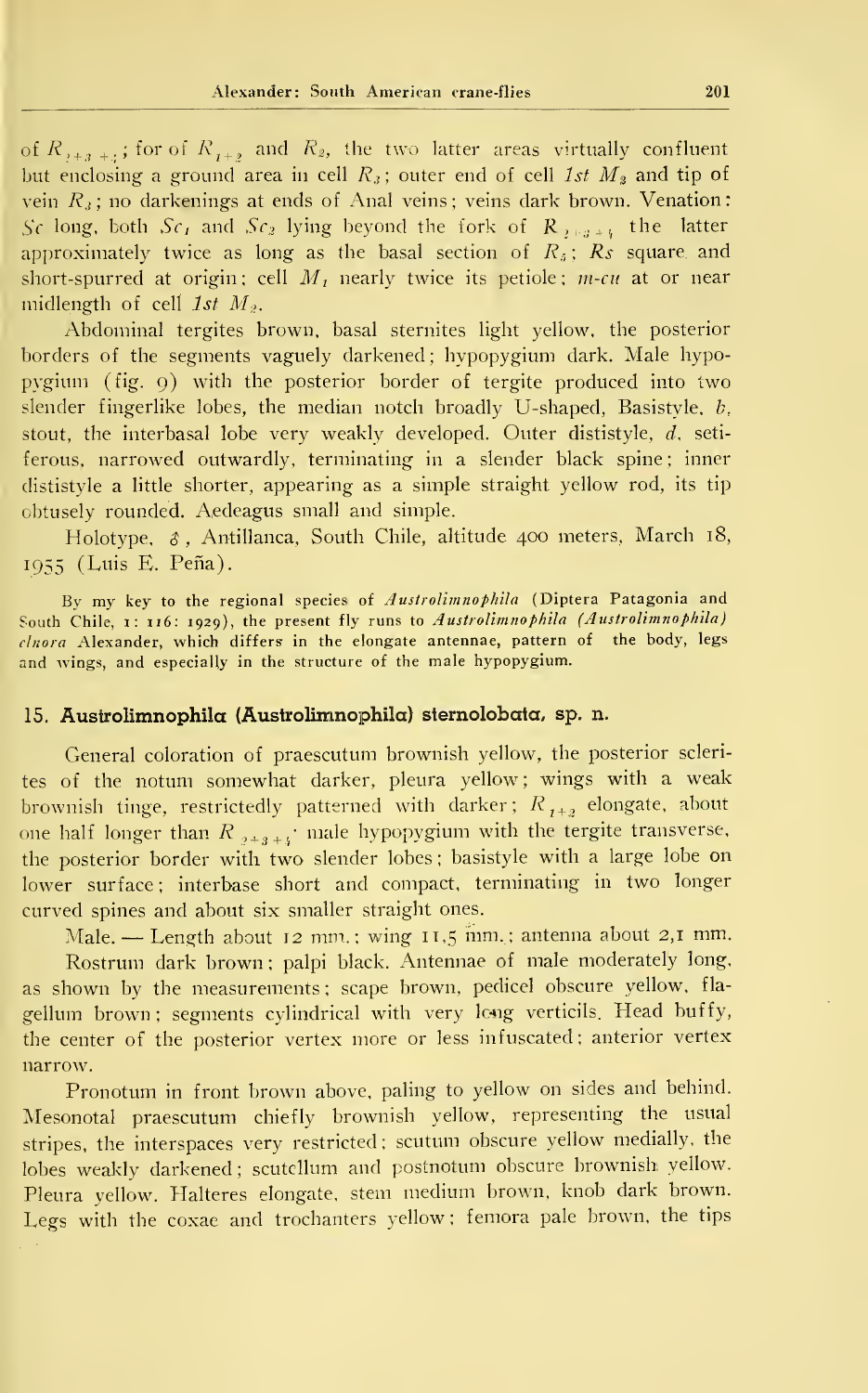narrowly darker; tibiae pale brown, the tips becoming dirty white; tarsi white. Wings (fig. 2) with a weak brownish tinge, restrictedly patterned with small darker brown areas, placed at origin of Rs, cord, forks of  $Sc$ and  $R_{2+3+1}$   $R_2$ , outer end of cell 1st  $M_2$ , fork of  $M_{1+2}$  and tip of vein  $R_{1+2}$ ;a. more or less distinct darkened streak down the center of cell R; veins brown. Venation:  $Sc<sub>I</sub>$  and  $Sc<sub>2</sub>$  subequal; Rs long, short-spurred and nearly square at origin;  $R_{\, t+2}^{}$  very long, about one-half longer than  $R_{\,2+\,2+\,l};\;$ cell  $M_t$  nearly three times its petiole; m-cu at near one-third the length of cell  $1st$   $M_2$ .

Abdomen elongate; tergites dark brown, basal sternites yellowed. Male hypopygium (fig. 8) with the tergite transverse, the posterior border with a small U-shaped notch, subtended on either side by a slender fingerlike lobe that is tipped with short black setae. Basistyle, b, stout, with a very large lobe on its lower surface, provided with long yellow setae, longer and more numerous at and near tip. Outer dististyle, d, dilated at near midlength, the membranous expanded part with numerous setae; apex of style obtuse ; inner dististyle a little longer. What are interpreted as being interbases are short compact structures terminating in spines, the outer pair longer and curved, with six or seven small straight spines between. Aedeagus short.

Holotype,  $\delta$ , El Limbo, Chapare, Cochabamba, Bolivia, altitude 2.000 meters, November 7, 1953 (A. Martínez).

In its structure and coloration, the present fly is most like Austrolimnophila (Austrolimnophila) bulbifera Alexander and A. (A.) candiditarsis Alexander, of southeastern Brazil, differing especially in the very distinct male hypopygium.

## 16. Austrolimnophila (Austrolimnophila) tergifera Alexander.

Austrolimnophila (Austrolimnophila) tergifera Alexander; Rev. Chilena Ent., 3: 13-15, pl. 1, fig. 2 (wing), pl. 1, fig. 10 ( $\delta$  hypopygium); 1953.

The types were from various stations on Chiloé Island, taken in January-February 1952 by Peña.

South Chile: Caramávida, Nahuelbuta, 1.000 meters, February 5-10, 1953. Enco, 120-700 meters, February 26, 1955 ; Pucatrihue, 10-60 meters, March 1-13, 1955 (Luís E. Peña).

## 17. Austrolimnophila (Austrolimnophila) tremula Alexander.

Austrolimnophila tremula Alexander; Diptera Patagonia and South Chile, 1: 128-129, pl. 3, fig. 53 (wing) ; 1929.

The types were from various stations in South Chile, including Chiloé Island, taken by Edwards and Shannon in December 1926.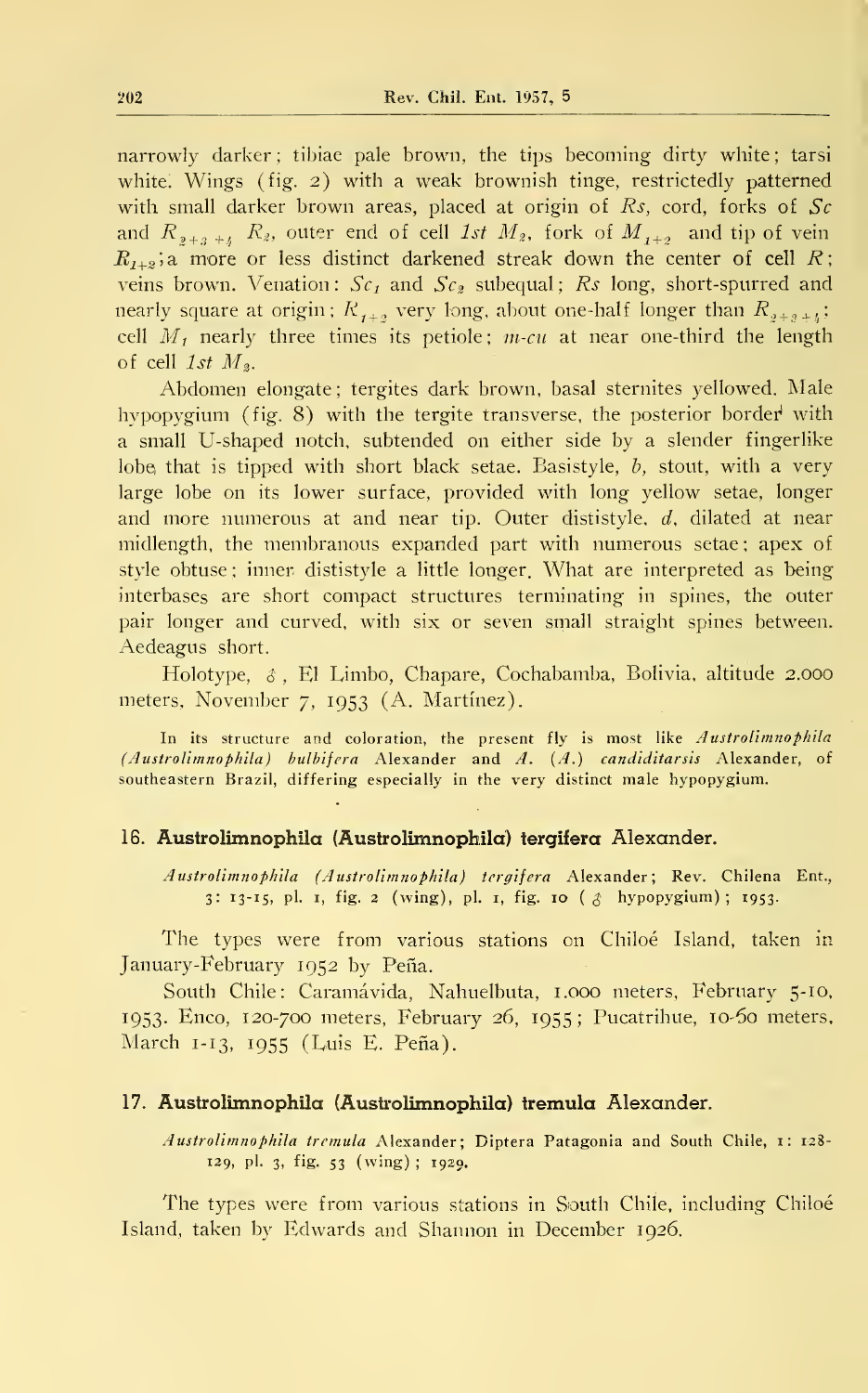

Fig. 1. Austrolimnophila (Austrolimnophila) martinezi, sp. n.; wing. Fig. 2. Austrolimnophila (Austrolimnophila) sternolobata, sp. n. ; wing. Fig. 3- Austrolimnophila (Austrolimnophila) nahuelicola, sp. n. ; wing. Fig. 4. Austrolimnophila (Austrolimnophila) percara, sp. n.; wing. Fig. 5- Austrolimnophila (Austrolimnophila) celestissima Alexander ; male hypopygium. Fig. 6. Austrolimnophila (Austrolimnophila) martinezi, sp. n. ; male hypopygium. Fig. 7- Austrolimnophila (Austrolimnophila) nahuelicola, sp. n. ; male hypopygium. Fig. 8. Austrolimnophila (Austrolimnophila) sternolobata, sp. n. ; male hypopygium. Fig. 9 Austrolimnophila (Austrolimnophila) percara, sp. n. ; male hypopygium. Fig. 10. *Austrolimnophila (Austrolimnophila) trémula* Alexander; male hypopygium. (Symbols: b, basistyle; d, dististyle; g, gonapophysis; i, interbase; t, tergite).